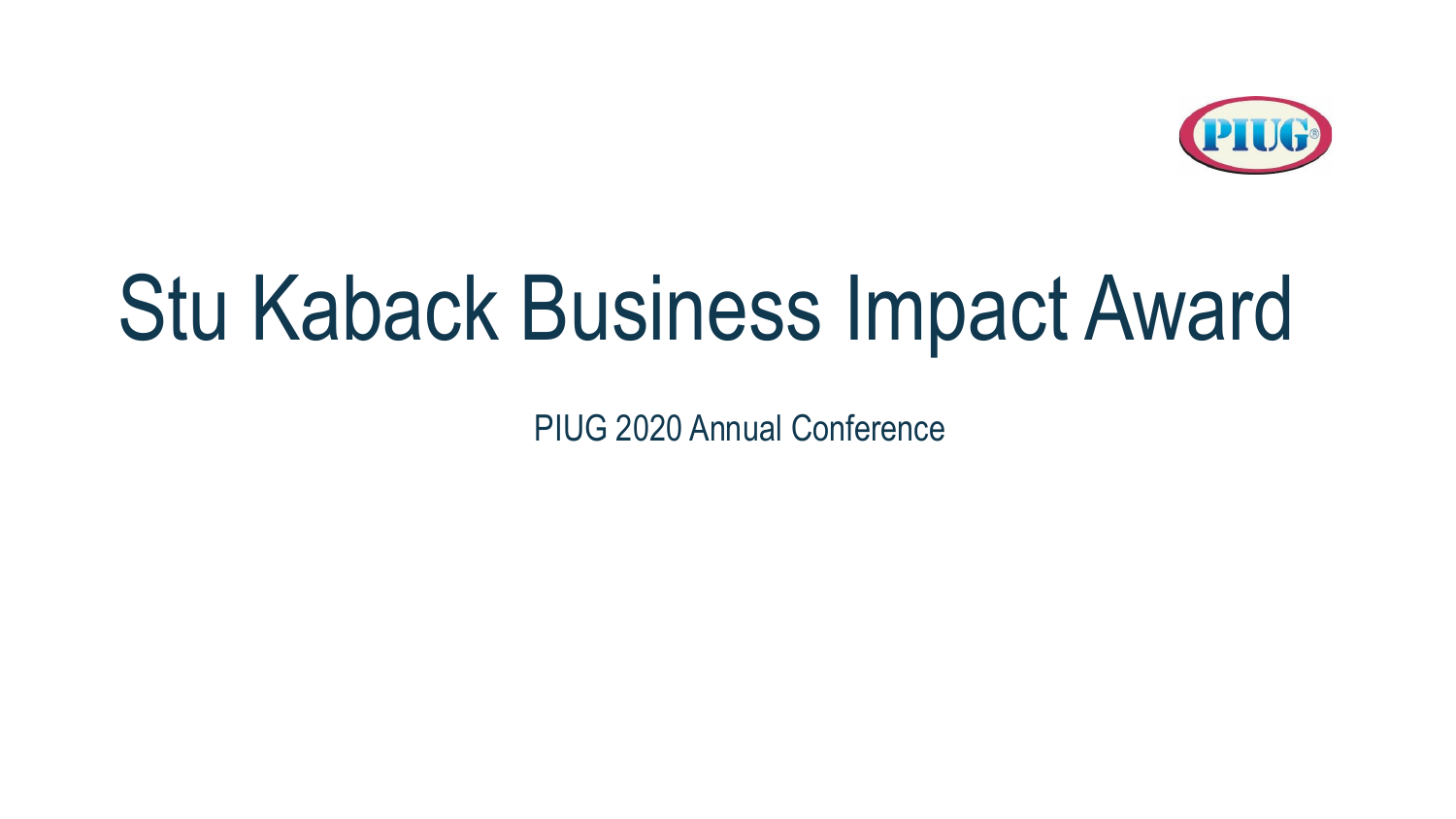#### Background of the Award



Established in 2013 to honor the memory of Dr. Stuart Kaback for his many accomplishments over his 42 year career at ExxonMobil.

Stu was an internationally recognized expert in patent information, who inspired a generation of patent information professionals.

Stu's unparalleled technical expertise in patent information & a diverse range of chemical and petroleum related technologies provided invaluable support to both R&D and IP within ExxonMobil.

Stu's accomplishments demonstrate how a patent information professional can be critical to the success of a business.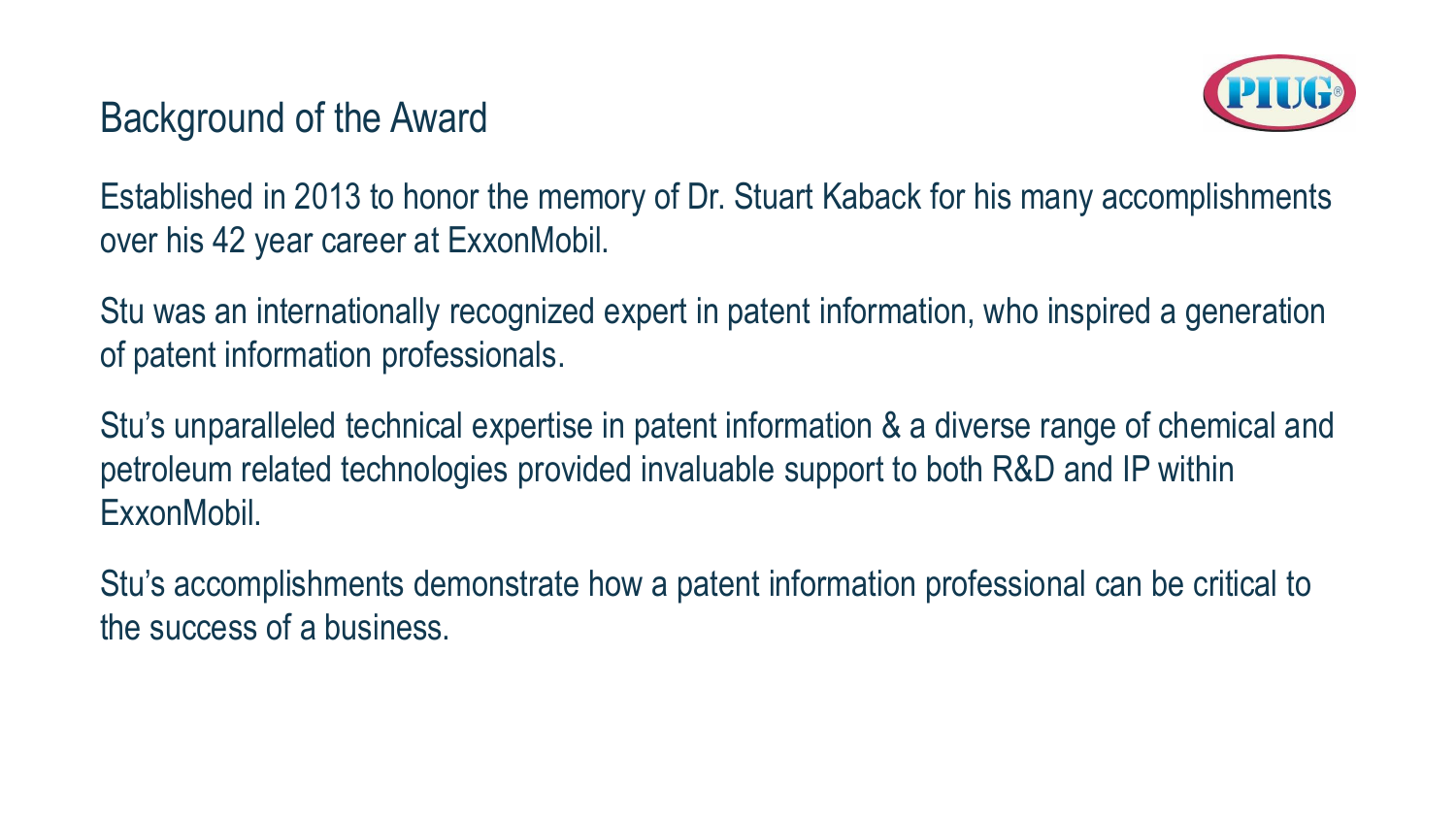

Recognize the achievements of an individual or team who, in performing as patent information professionals, have made a distinct impact on their organization.

The achievement, in the context of this award, is project-based, rather than a lifetime achievement-based award.

A patent information professional, in the context of this award, is someone who searches, analyzes, organizes and disseminates patent information; or who designs patent information retrieval systems.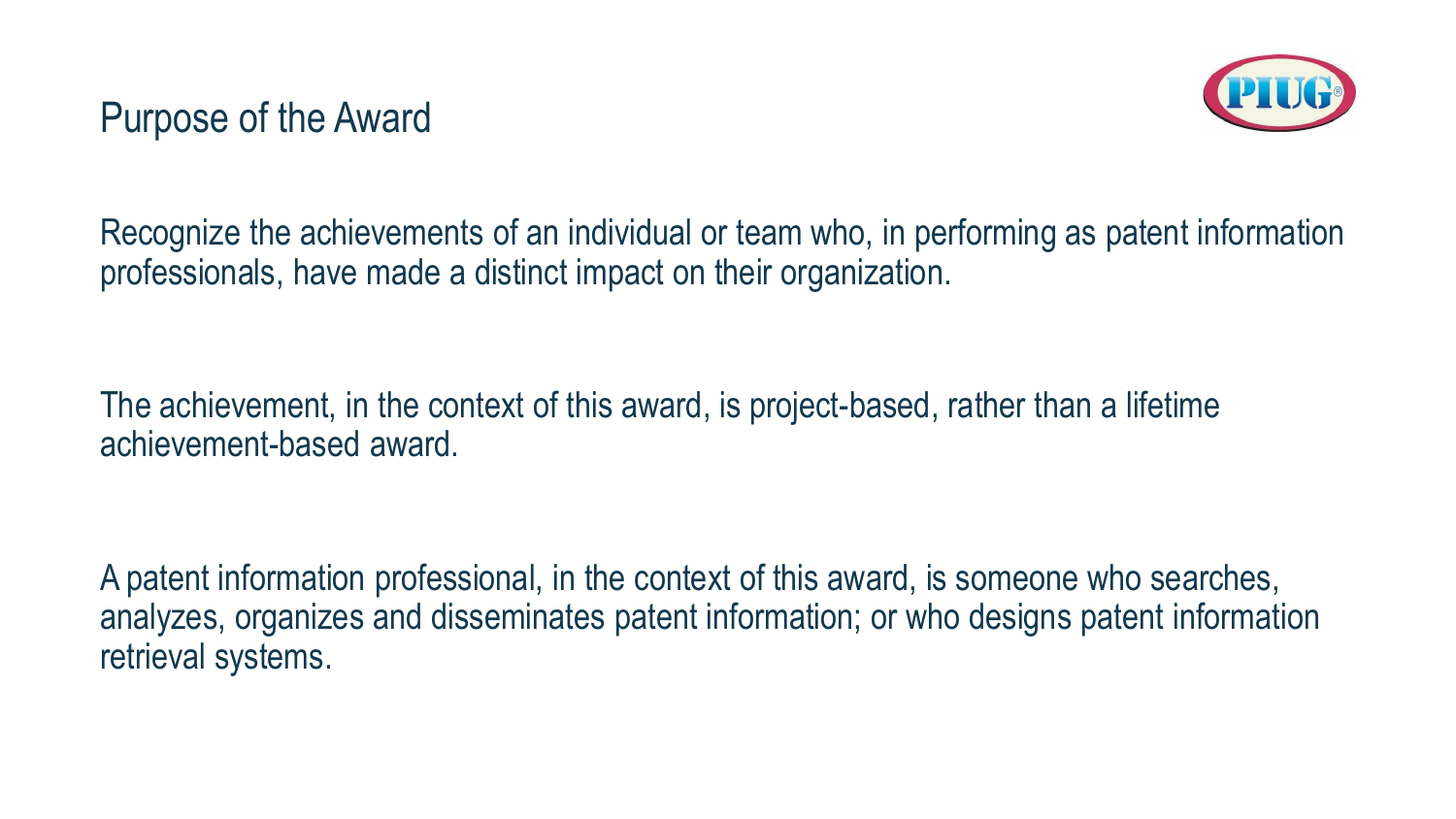

### 2020 Stu Kaback Business Impact Award Recipient

## Martha Yates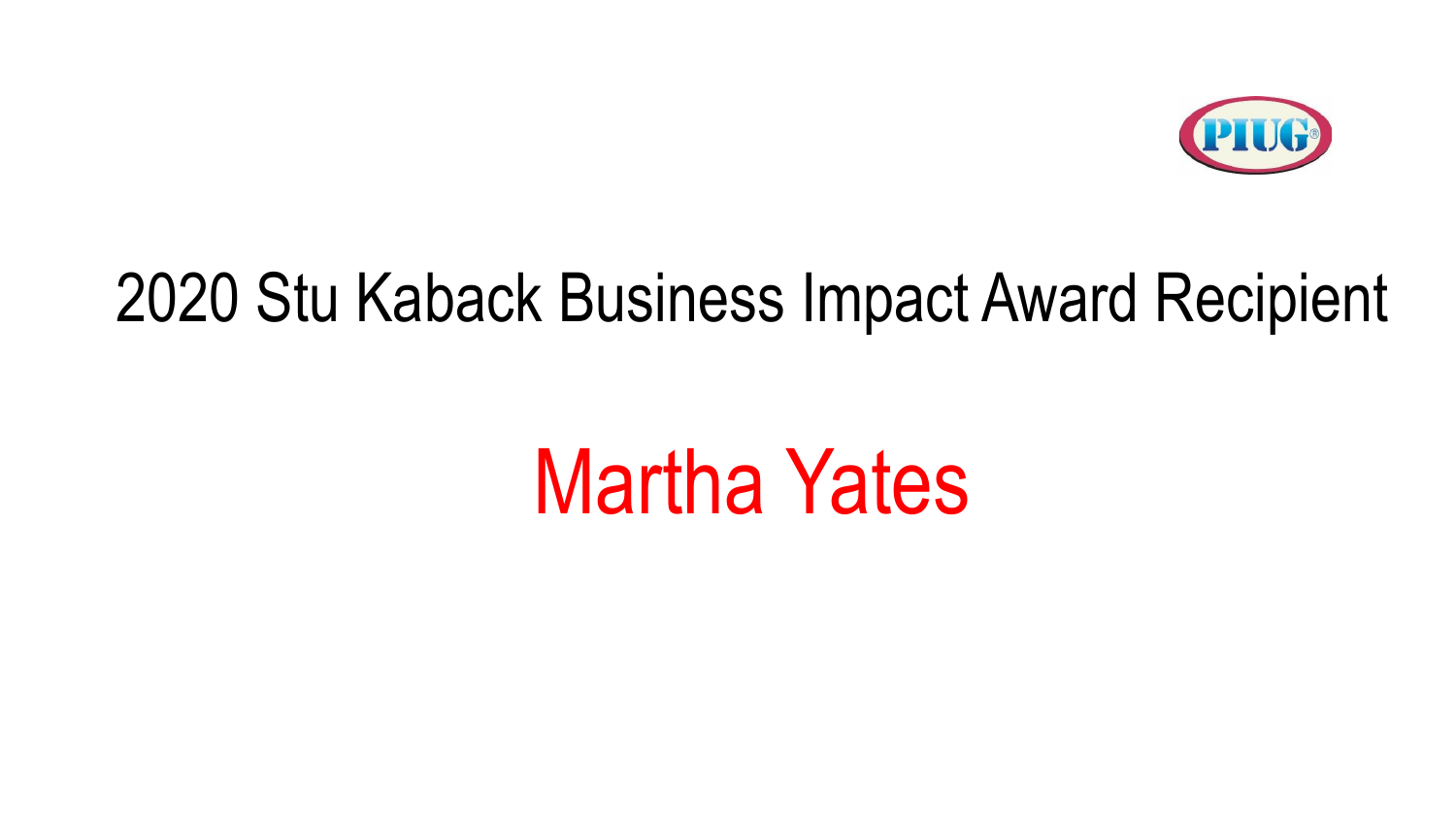

### *Patent Marking—2020 Stu Kaback Award*

///////////

**Martha Yates**

**Principal Information Scientist Bayer Crop Science**

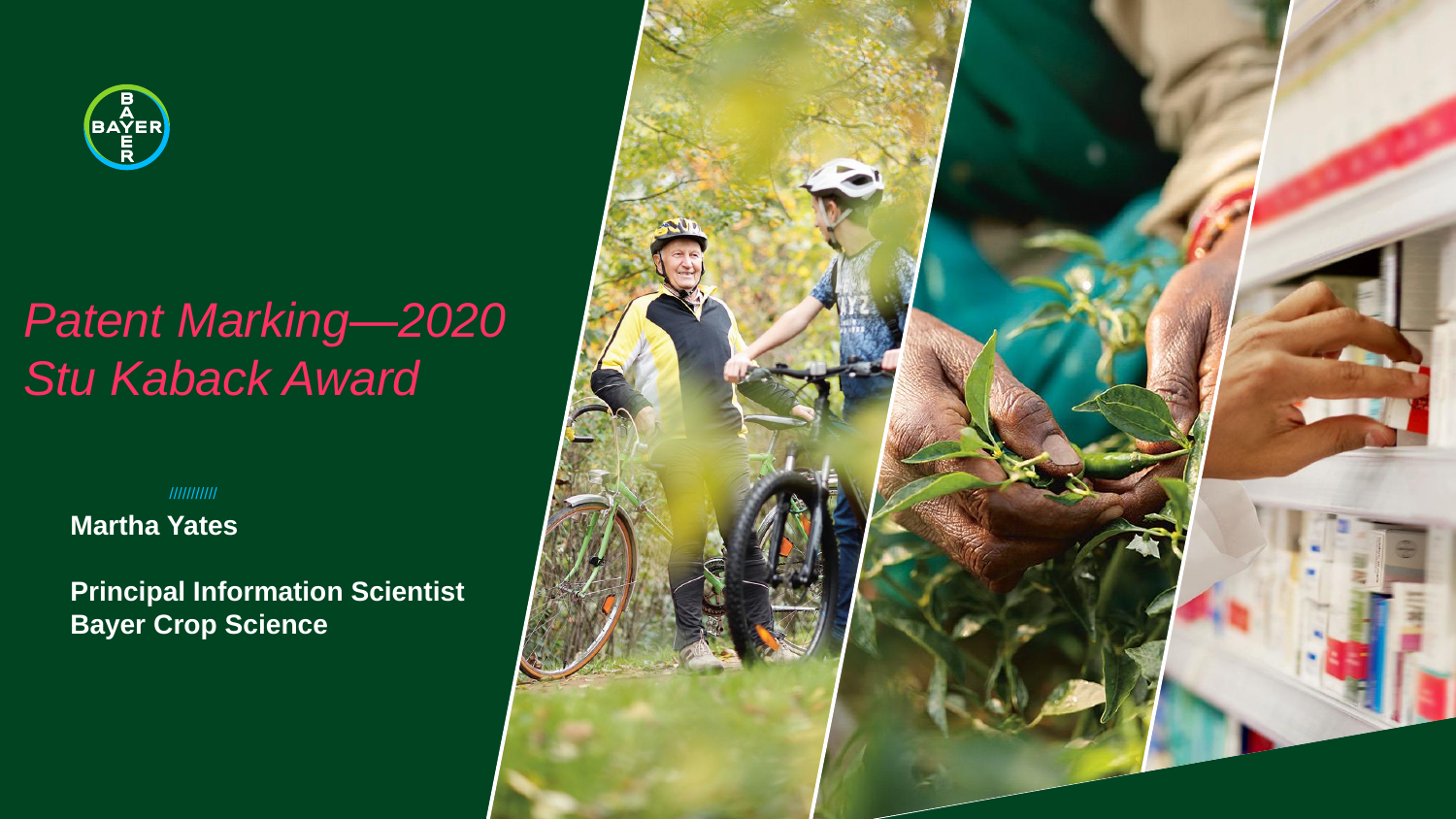

#### Patent marking and virtual patent marking

- Why you mark
- What countries you mark in  $\mathbb{N}$
- False marking
- Solo Cup case  $\mathbb{N}$
- // Patent marking trolls
- Virtual patent marking
- Overview of project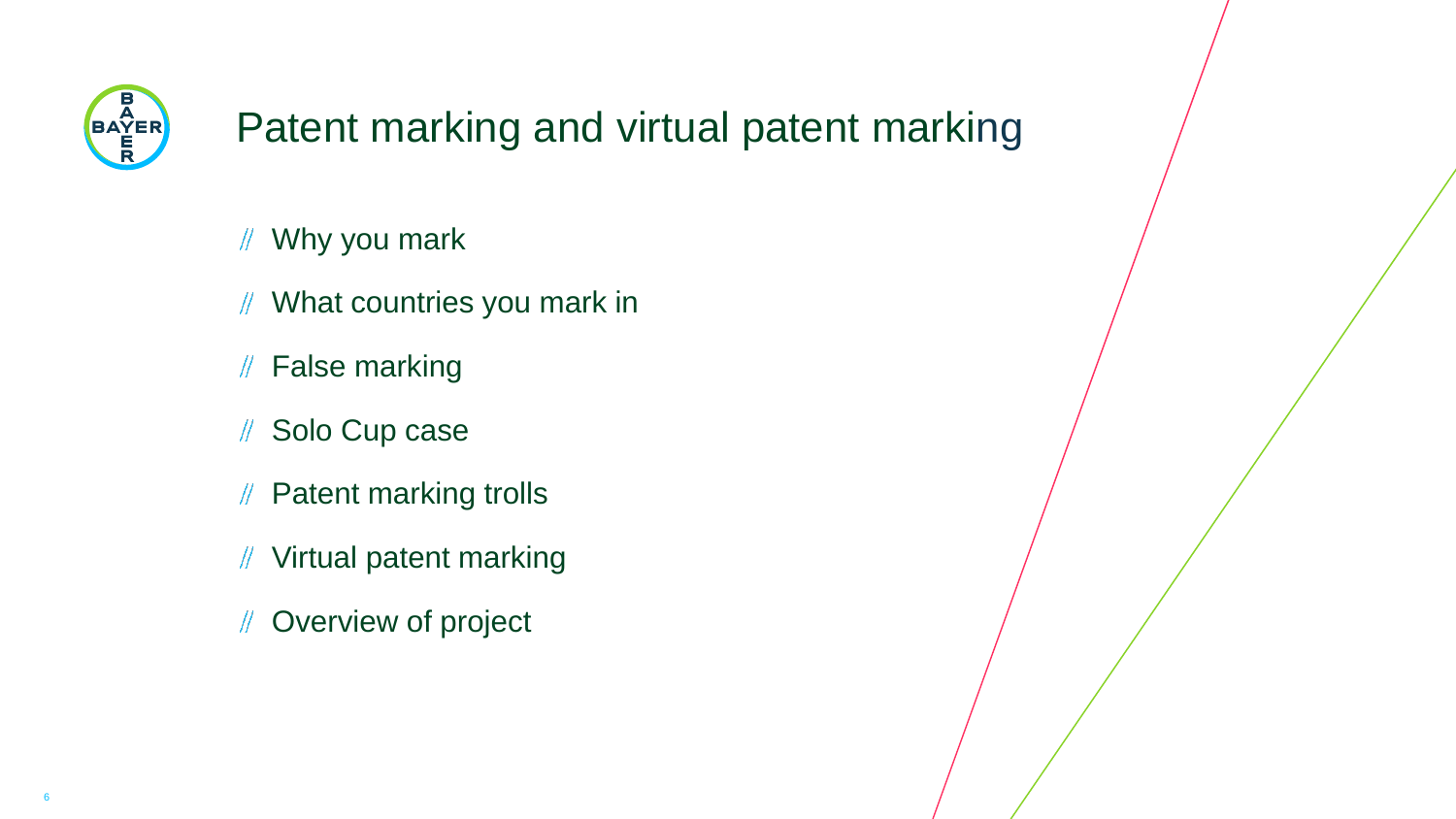

# Why you mark

#### Provide constructive notice

Once products covered by a patent are properly marked, infringers are said to have constructive notice and therefore can be liable for patent infringement damages even if they did not have actual notice of the patent.

> Deter potential competitors from entering market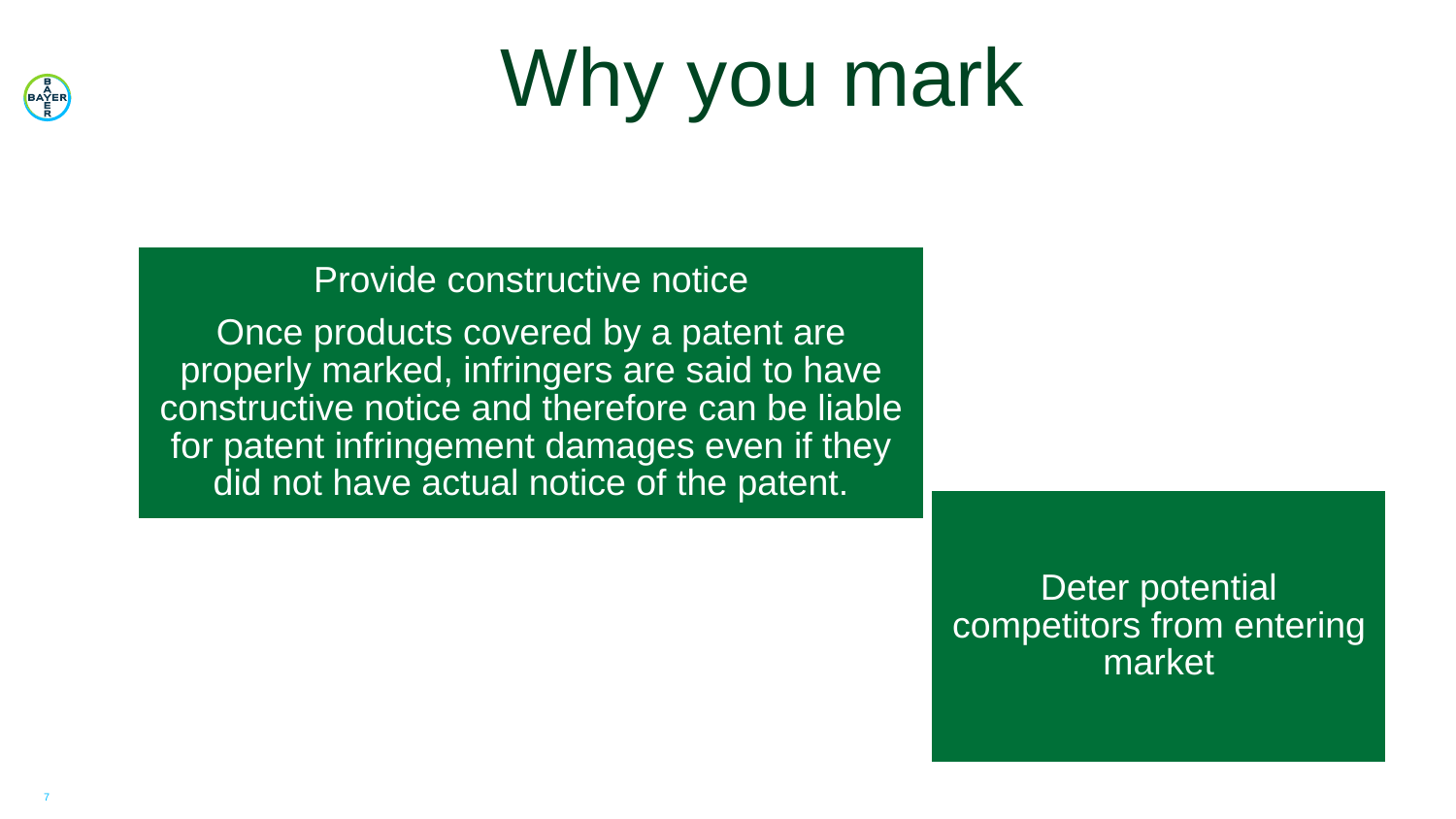#### United States Patent Law BAYER<br>BAYER

United States patent law requires that a product covered by a patent be marked with its respective patent number in order to collect infringement damages for the period before the accused infringer received actual notice of infringement.

The marking should be fixed on the product, unless because of the nature or character of the product this cannot be done, in which case it is permissible to fix the marking to the product's packaging. Courts generally allow alternative marking when there is some reasonable consideration presented for not marking the product, for example physical constraints or other limitations.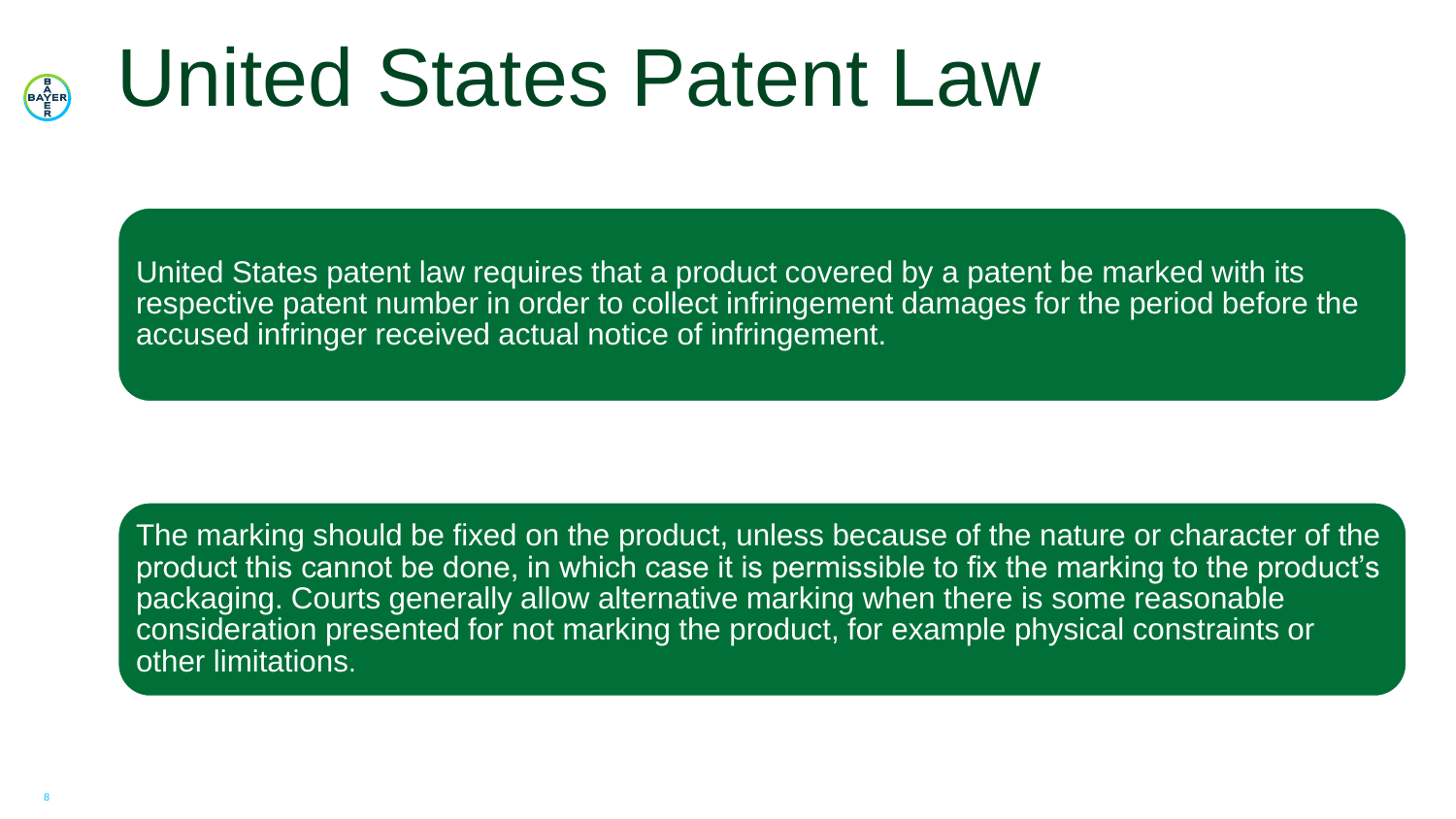#### United States Patent Law **BAYER**

The failure to mark a product can be cured. A delay between issuance of the patent and compliance with the marking provisions generally will not prevent recovery of damages after marking has begun. Once started, the marking must thereafter be consistent and continuous.

If there has been a failure to mark products covered by the patent, the patent owner can still recover damages from the time when the infringer received actual notice of infringement. The infringer's awareness of the patent is not enough; in the absence of patent marking the infringer must be specifically accused on infringement.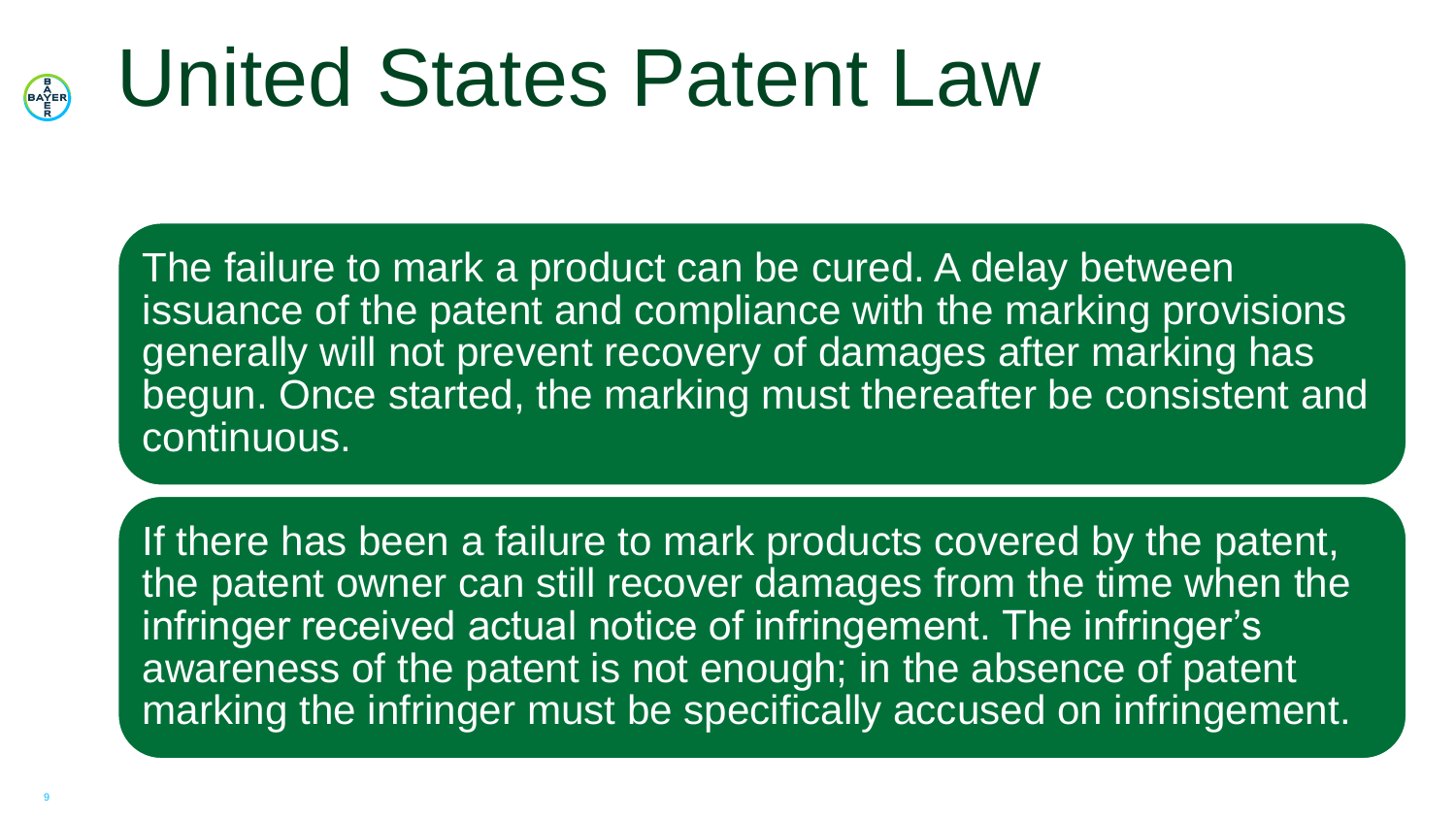#### *Pequignot v. Solo Cup* **BAYER**

*Pequignot v. Solo Cup* was one of many qui tam actions pending in the wake of the Federal Circuit's December decision in *The Forest Group v. Bon Tool*, 590 F.3d 1295 (Fed. Cir. 2009). In Forest Group, the CAFC interpreted 35 U.S.C. § 292 to impose a fine for each falsely marked product, as opposed to the singular decision to falsely mark all products.

In Solo Cup, plaintiff Matthew A. Pequignot had charged that the cup lids were "unpatented articles" and that Solo Cup had "falsely marked [them] … for the purpose of deceiving the public[,]" as required under § 292(a) to trigger the fines prescribed by the statute. The CAFC agreed with Pequignot that the cup lids were indeed "unpatented articles," but disagreed that Solo Cup had intended to deceive the public.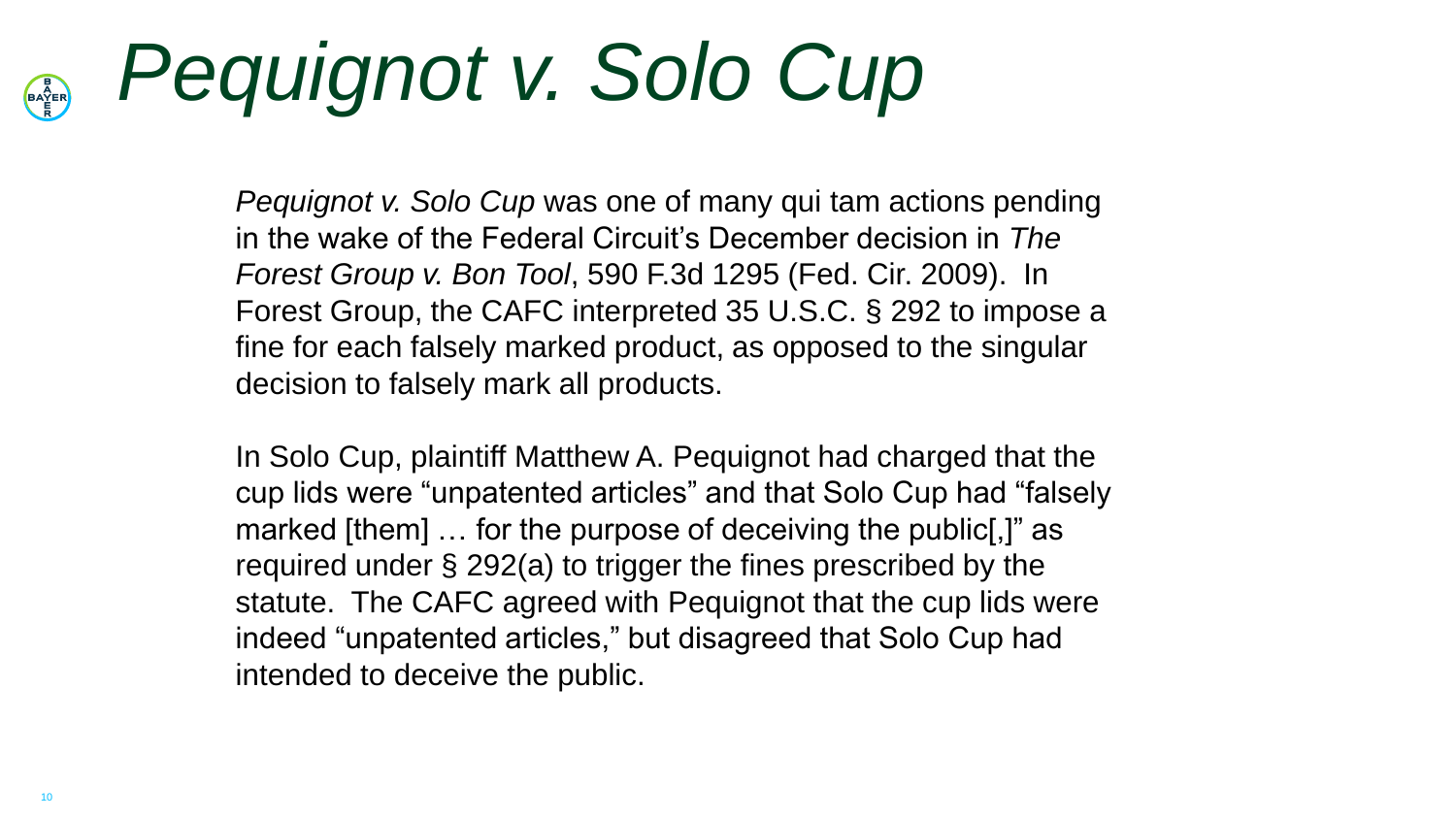#### *Pequignot v. Solo Cup* **BAYER**

The Court of Appeals for the Federal Circuit found no violation by defendant Solo Cup for falsely marking 21 billion cup lids as being covered by expired patents, affirming the Eastern District of Virginia's prior determination as to liability and stating that Solo Cup lacked "the requisite intent to falsely mark its products." .

This case had two key effects: (1) it sprouted "patent marking trolls" or a class of individuals that specifically looked for articles marked with expired patents; and (2) it caused parties to closely consider its patent marking practices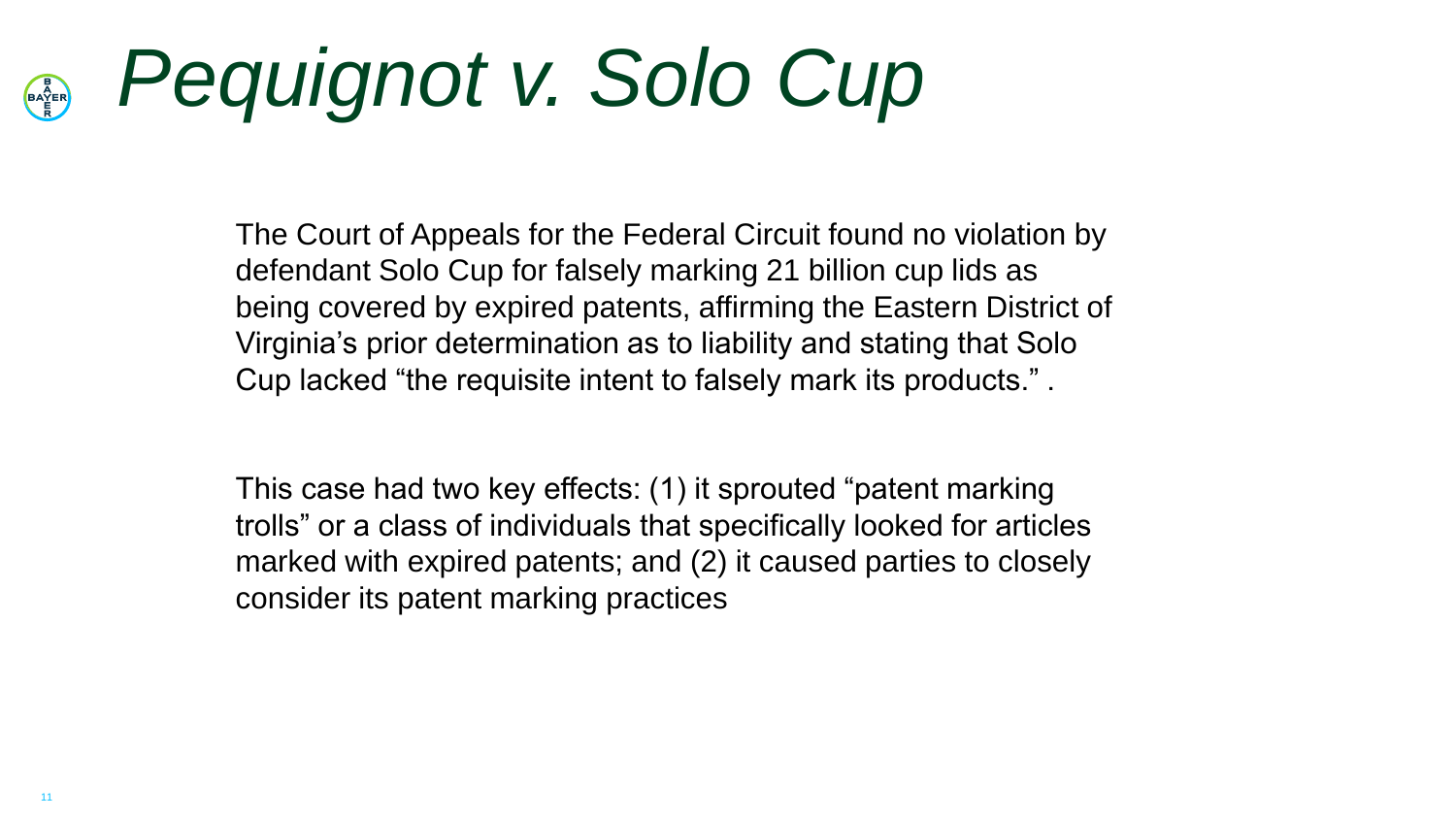### America Invents Act –September 16, 2011

### **Virtual Marking**

• Under the AIA, virtual marking is now permitted. The product may be marked with "pat." or "patent" and a free-to-access web address. The webpage at the web address must identify a product covered by one or more patent numbers. When the patent list needs to be modified, the web page can be easily modified.

#### **False marking**

• Previously, anyone could sue a patentee for false marking. Under the AIA, only the United States or someone with a competitive injury can sue a patentee for false marking. This has effectively closed numerous false patent marking pending lawsuits. Moreover, the AIA clarifies that marking a product with an expired patent is never a violation of the false marking statute.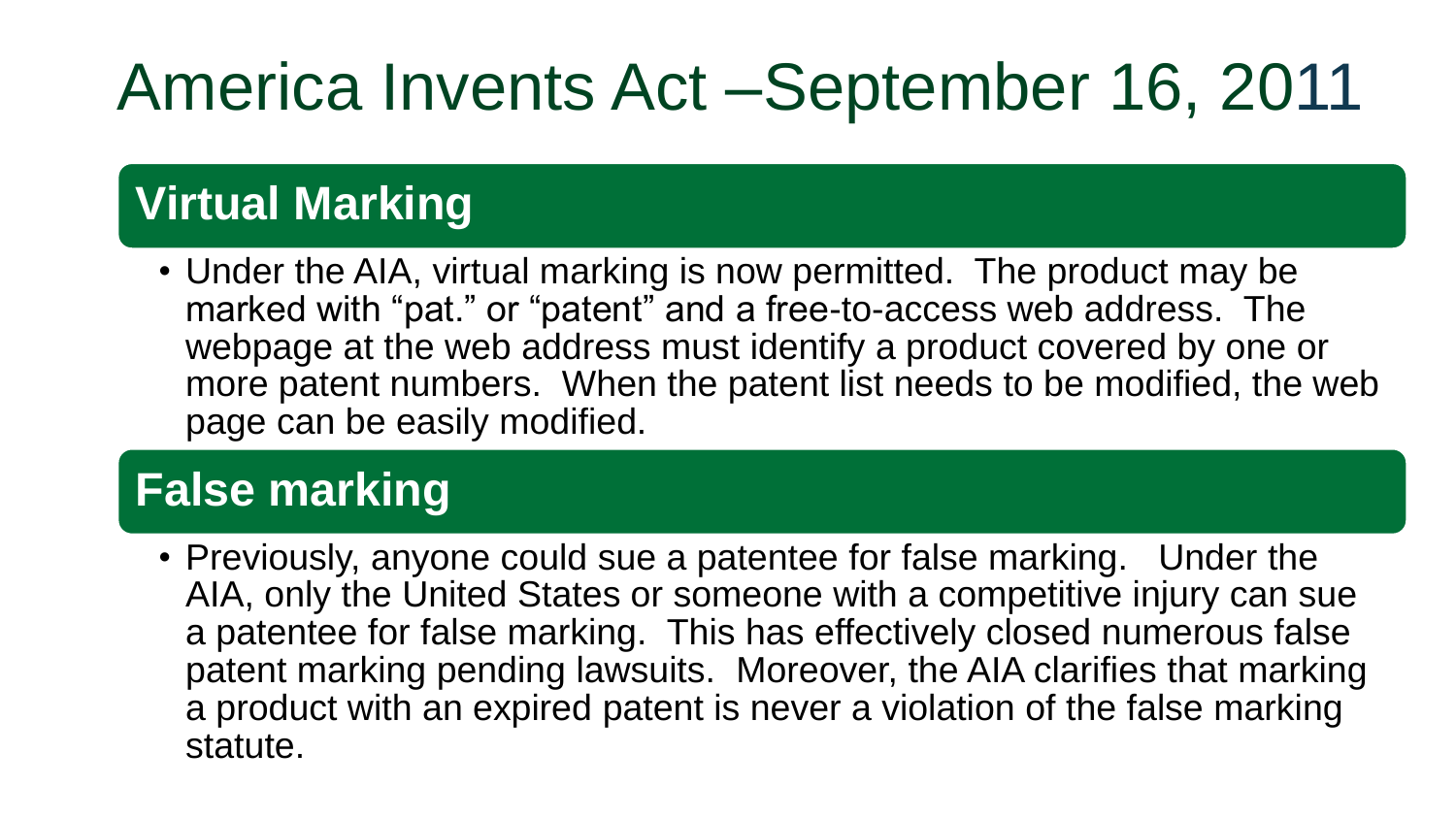

#### Overview of project

- Produced internal database of patents and patent applications and related them to products
	- Across all jurisdictions
	- Used for patent marking
	- Used for product lifecycle management
- Includes third party patents that are applicable to products
- Produced virtual patent marking website [www.monsantotechnology.com](http://www.monsantotechnology.com/)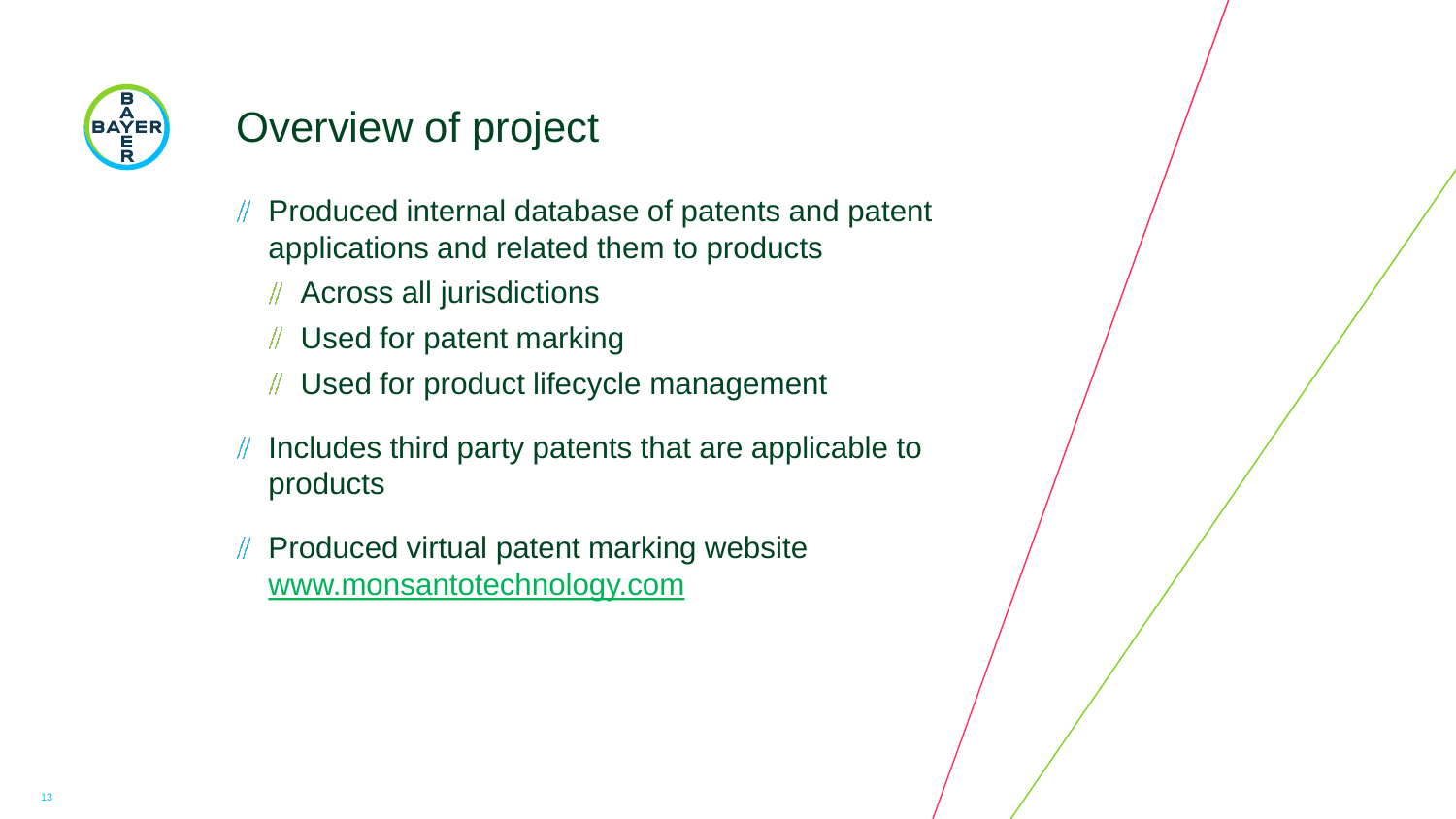#### MONSANTO

#### **Products**

| . . |          |  |
|-----|----------|--|
|     | ________ |  |

**Seed Traits** 

**Weed Control** 

**Lawn and Garden** 

**Monsanto BioAg** 

**Vegetables** 

#### **Monsanto Virtual Patent Marking Website**

Monsanto Company, together with its commercial partners, provides agricultural products including seeds, traits, agricultural chemicals, plant varieties, and agricultural productivity solutions for farmers worldwide. Many of the agricultural products are patented articles under the protection of the patent laws of many countries, including without limitation the United States Patent Laws. In accordance with 35 U.S.C. § 287(a), Monsanto Company is providing this website to give notice to the public about the association of certain patented articles with the number(s) of certain United States patents. The listing of patent numbers on this page may not be all-inclusive, and it does not preclude Monsanto Company from pursuing other legal rights not reflected on this page.

Please choose the product area below to find the product you are interested in, and the associated patent numbers.

**Seed Traits Weed Control** Lawn & Garden **Monsanto BioAq** Vegetables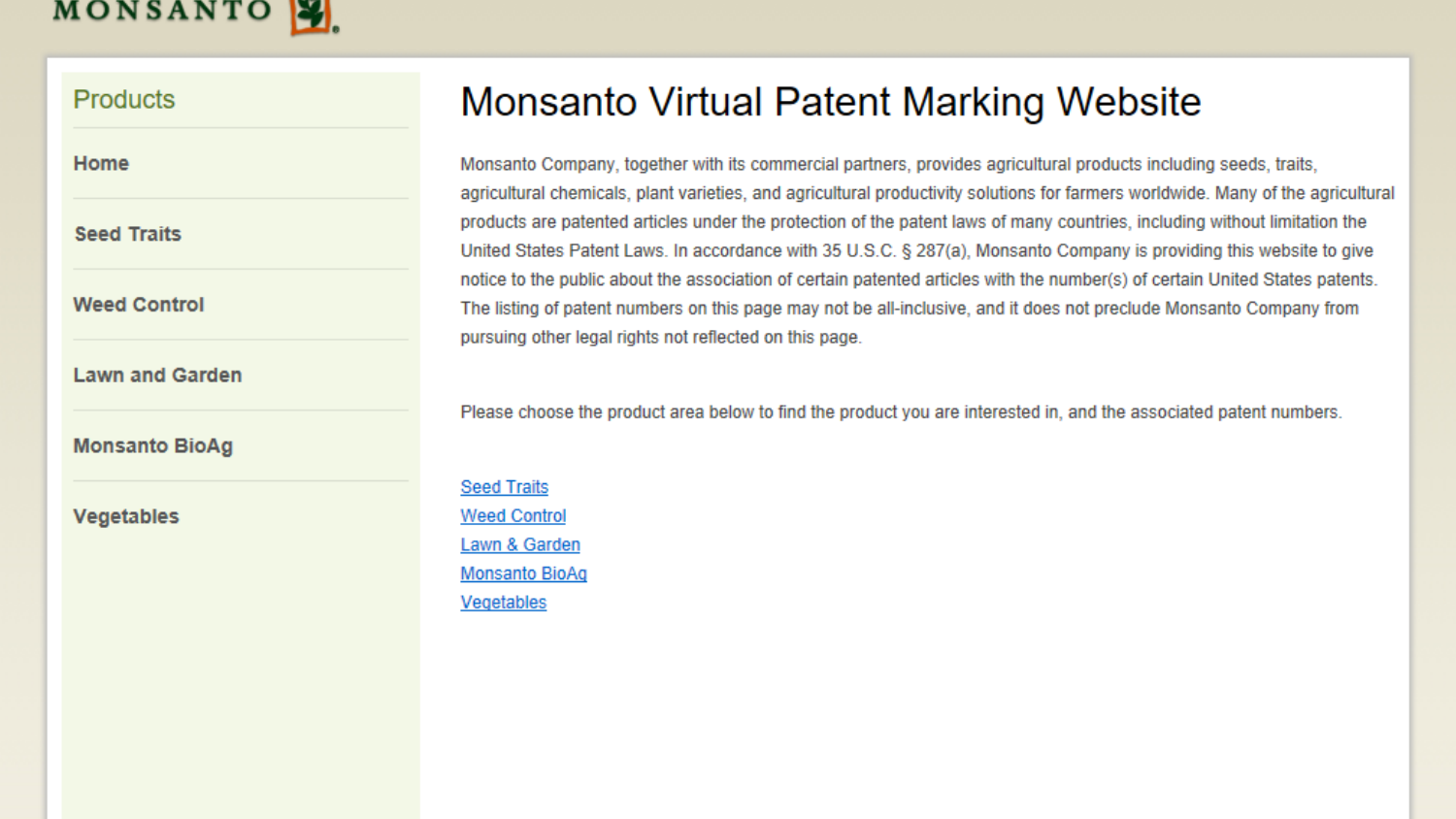#### **Corn Patents**

Roundup Ready® Corn 2

Roundup Ready® Corn 2 is protected by one or more of the following U.S. Patent No(s): - 6,825,400; 7,582,434; 8,273,959; 8,722,969; 9,701,980.

VT Double PRO® and VT Double PRO® RIB Complete® is protected by one VT Double PRO® and VT or more of the following U.S. Patent No(s):  $-6,825,400$ ; 7,582,434; Double PRO® RIB Complete® 8,034,997; 8,273,959; 8,581,047; 8,722,969; 9,428,765; 9,816,104; 10,006,046.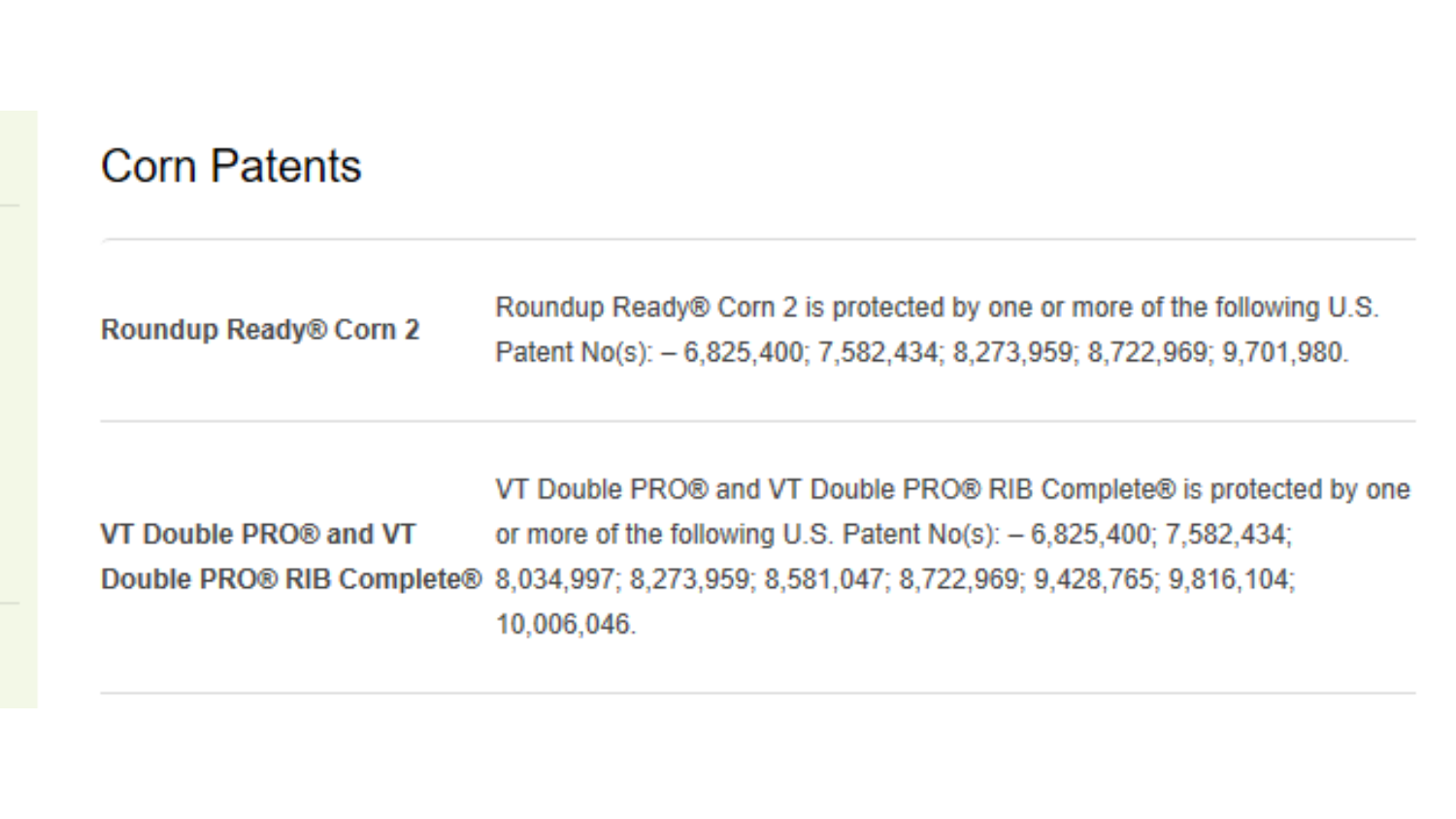| Smart Stax® and Smart Stax® |  |  |  |
|-----------------------------|--|--|--|
| <b>RIB Complete® Corn</b>   |  |  |  |

SmartStax® and SmartStax® RIB Complete® Corn is protected by one or more of the following U.S. Patent No(s):  $-7,112,665$ ; 8,034,997; 8,212,113; 8,581,047; 8,686,230; 9,428,765; 9,816,104; 10,006,046.

**Dow AgroSciences Patent Rights for SmartStax®** 

Dow AgroSciences Patent Rights for SmartStax® is protected by one or more of the following U.S. Patent No(s).: - 6,943,282; 7,956,246; 8,592,653; 8,901,378; 8,952,223.